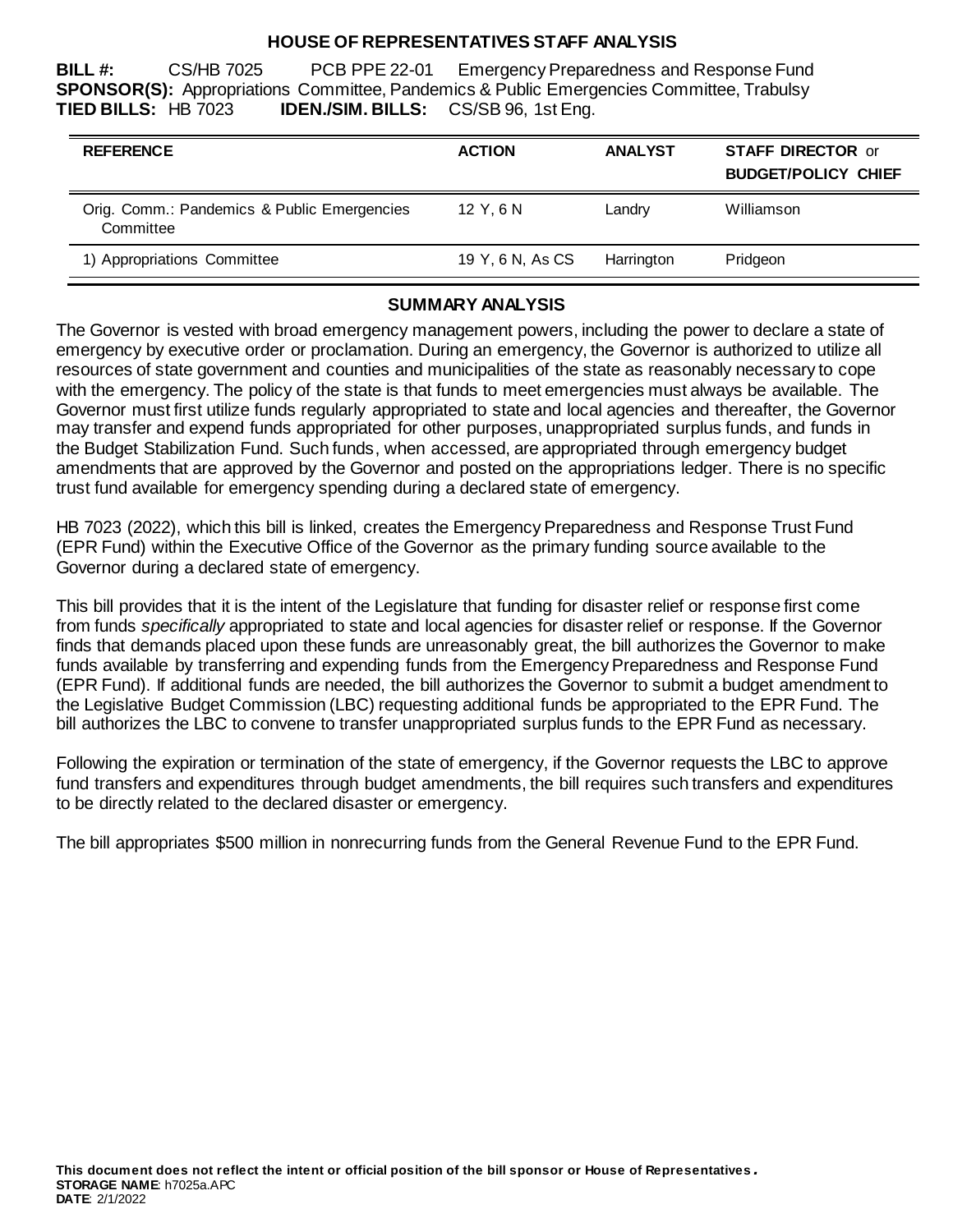#### **FULL ANALYSIS**

### **I. SUBSTANTIVE ANALYSIS**

### A. EFFECT OF PROPOSED CHANGES:

## **Background**

Chapter 252, F.S., governs emergency management. It confers upon the Governor, the Division of Emergency Management (division),<sup>1</sup> and the governing body of each county and municipality certain emergency powers in the event of emergencies<sup>2</sup> and disasters<sup>3</sup> resulting from natural,<sup>4</sup> technological,<sup>5</sup> or manmade $6$  causes to ensure preparations of the state will be adequate to deal with, reduce vulnerability to, and recover from such emergencies and disasters; to provide for the common defense and to protect the public peace, health, and safety; and to preserve the lives and property of the people of the state.<sup>7</sup>

The Governor, the division, and counties and municipalities have specific emergency powers and authority granted to them in the event of an emergency. The individual powers are broad, but also include specific parameters in which they may be executed.

#### **Governor**

 $\overline{a}$ 

The State Emergency Management Act (Act)<sup>8</sup> authorizes the Governor to assume or delegate direct operational control over all or any part of emergency management functions in the event of an emergency.<sup>9</sup> This authority includes issuing executive orders, proclamations, and rules that have the force and effect of law.<sup>10</sup> The Act specifically authorizes the Governor to use all resources of state government and counties and municipalities of the state as reasonably necessary to cope with the emergency.<sup>11</sup> Although the emergency powers reside in the Governor, the Governor may delegate certain powers to the State Coordinating Officer to manage and coordinate emergency efforts.<sup>12</sup>

<sup>11</sup> Section 252.36(5)(b), F.S.

**DATE**: 2/1/2022

<sup>1</sup> The division is established within the Executive Office of the Governor as a separate budget entity. It is responsible for all professional, technical, and administrative support functions necessary to carry out its responsibilities under part I of ch. 252, F.S. The director of the division is appointed by and serves at the pleasure of the Governor, and is the head of the division for all purposes. Section 14.2016(1), F.S.

<sup>2</sup> "Emergency" means any occurrence, or threat thereof, whether natural, technological, or manmade, in war or in peace, which results or may result in substantial injury or harm to the population or substantial damage to or loss of property. Section 252.34(4), F.S.

<sup>&</sup>lt;sup>3</sup> "Disaster" means any natural, technological, or civil emergency that causes damage of sufficient severity and magnitude to result in a declaration of a state of emergency by a county, the Governor, or the President of the United States. Section 252.34(2), F.S.

<sup>4</sup> "Natural emergency" means an emergency caused by a natural event, including, but not limited to, a hurricane, a storm, a flood, severe wave action, a drought, or an earthquake. Section 252.34(8), F.S.

<sup>5</sup> "Technological emergency" means an emergency caused by technological failure or accident, including, but not limited to, an explosion, transportation accident, radiological accident, or chemical or other hazardous material incident. Section 252.34(10), F.S.

<sup>&</sup>lt;sup>66</sup> "Manmade emergency" means an emergency caused by an action against persons or society, including, but not limited to, enemy attack, sabotage, terrorism, civil unrest, or other action impairing the orderly administration of government. Section 252.34(7), F.S.

<sup>7</sup> Section 252.32, F.S.

<sup>8</sup> Sections 252.31-252.60, F.S., are known and cited as the "State Emergency Management Act."

<sup>9</sup> Section 252.36(1)(a), F.S.

<sup>10</sup> Section 252.36(1)(b), F.S.

**STORAGE NAME**: h7025a.APC **PAGE: 2**  $12$  The State Coordinating Officer (SCO) is the authorized representative of the Governor to manage and coordinate state and local emergency response and recovery efforts. The SCO is provided the authority to commit any and all state resources necessary to cope with the emergency and the authority to exercise those powers in accordance with ss. 252.36(3)(a) and 252.36(5)-(10), F.S.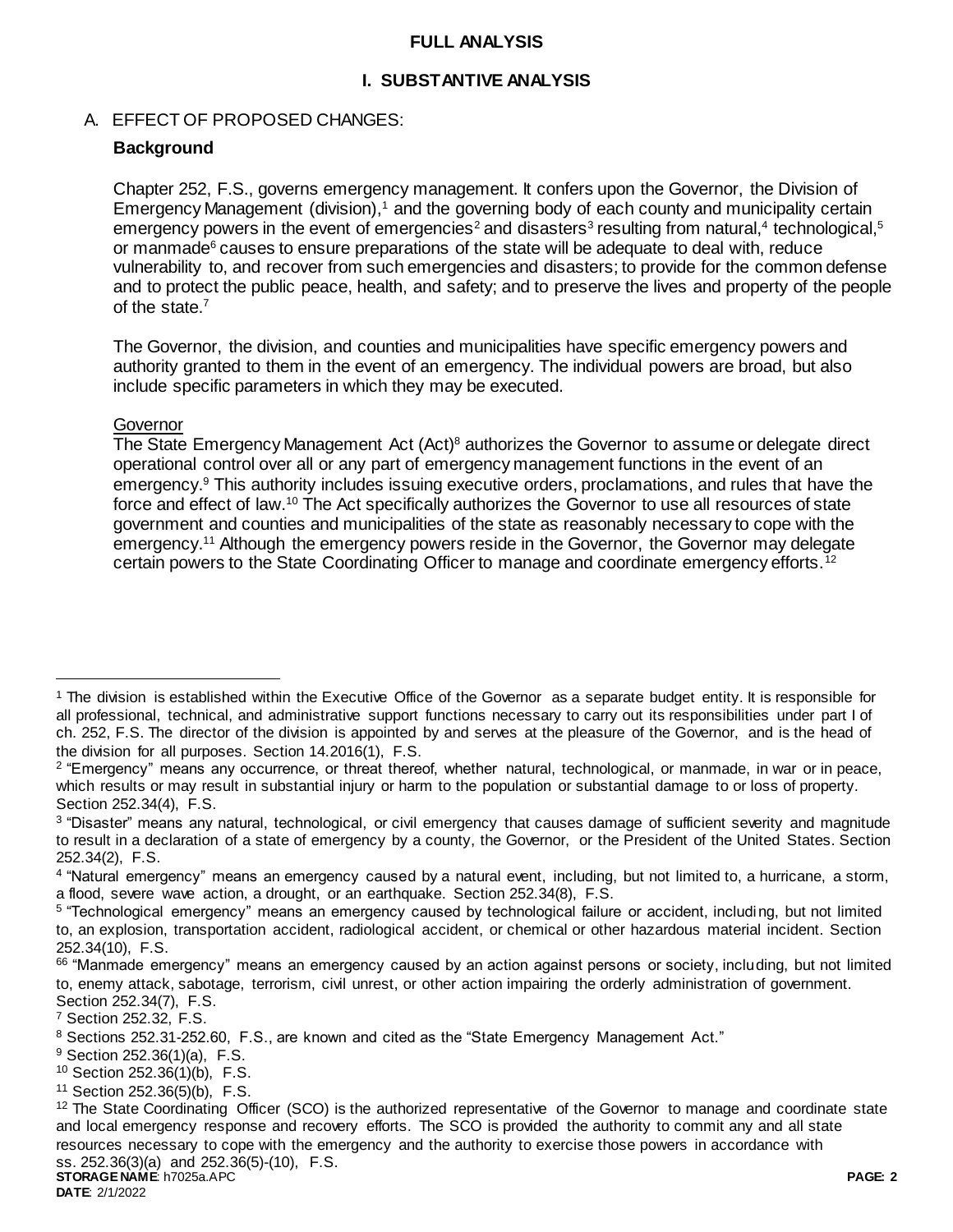The Act, in part, authorizes the Governor to:

- Suspend the provisions of any regulatory statute prescribing the procedures for conduct of state business or the orders or rules of any state agency, if strict compliance would in any way prevent, hinder, or delay necessary action in coping with the emergency;
- Transfer the direction, personnel, or functions of state departments and agencies or units thereof for the purpose of performing or facilitating emergency services;
- Suspend or limit the sale, dispensing, or transportation of alcoholic beverages, firearms, explosives, and combustibles; however, the Governor may not seize, take, or confiscate firearms that are lawfully possessed, unless a person is engaged in the commission of a criminal act;
- Make provision for the availability and use of temporary emergency housing;
- Take effective measures for limiting or suspending lighting devices and appliances, gas and water mains, electric power distribution, and all other utility services in the general public interest;
- Take measures concerning the conduct of civilians, the movement and cessation of movement of pedestrian and vehicular traffic at certain times, the calling of public meetings and gatherings, and the evacuation and reception of the civilian population, as provided in the emergency management plan of the state and counties and municipalities; and
- Authorize businesses and their employees who sell commodities<sup>13</sup> to exceed the times of curfews for ensuring that the supplies of commodities are made available to the public and direct local law enforcement to assist and accommodate those businesses and their employees in ensuring that commodities are available in coping with the emergency.<sup>14</sup>

The Governor must delegate emergency responsibilities to officers and agencies of the state and to counties and municipalities prior to an emergency and threat of an emergency and must use the services and facilities of existing officers and agencies of the state and counties and municipalities as the primary emergency management forces of the state. All such officers and agencies must cooperate with and extend their services and facilities to the division, as it may require.<sup>15</sup>

Finally, during the continuance of a state of emergency, the Governor is commander in chief of the Florida National Guard and all forces available for emergency duty.<sup>16</sup>

# Division of Emergency Management

The division, which is established within the Executive Office of the Governor, is responsible for all professional, technical, and administrative support functions necessary to carry out its responsibilities and emergency powers under part I of ch. 252, F.S. The director of the division is appointed by and serves at the pleasure of the Governor, and is the head of the division for all purposes.

The division must administer programs to rapidly apply all available aid to communities affected by an emergency.<sup>17</sup> The division is responsible for maintaining the statewide comprehensive plan for emergency management and coordinating efforts of the federal government with state and local

 $\overline{a}$ 

<sup>&</sup>lt;sup>13</sup> "Commodity" means any goods, services, materials, merchandise, supplies, equipment, resources, or other article of commerce, and includes, without limitation, food, water, ice, chemicals, petroleum products, and lumber necessary for consumption or use as a direct result of the emergency. Section 501.160(1)(a), F.S

<sup>14</sup> Section 252.36(5), F.S. Other powers include the power to commandeer or utilize any private property if found necessary to cope with the emergency; direct and compel the evacuation of all or part of the population from any stricken or threatened area if deemed necessary for the preservation of life or other emergency mitigation, response, or recovery; prescribe routes, modes of transportation, and destinations in connection with evacuation; control ingress and egress to and from an emergency area, the movement of persons within the area, and the occupancy of premises therein; authorize the use of forces already mobilized as the result of an executive order, rule, or proclamation to assist the private citizens of the state in cleanup and recovery operations during emergencies when proper permission to enter onto or into private property has been obtained from the property owner; and by executive order, authorize the operator of solid waste disposal facilities to extend operating hours to ensure the health, safety, and welfare of the general public.

<sup>15</sup> Section 252.36(8), F.S. <sup>16</sup> Section 252.36(4), F.S.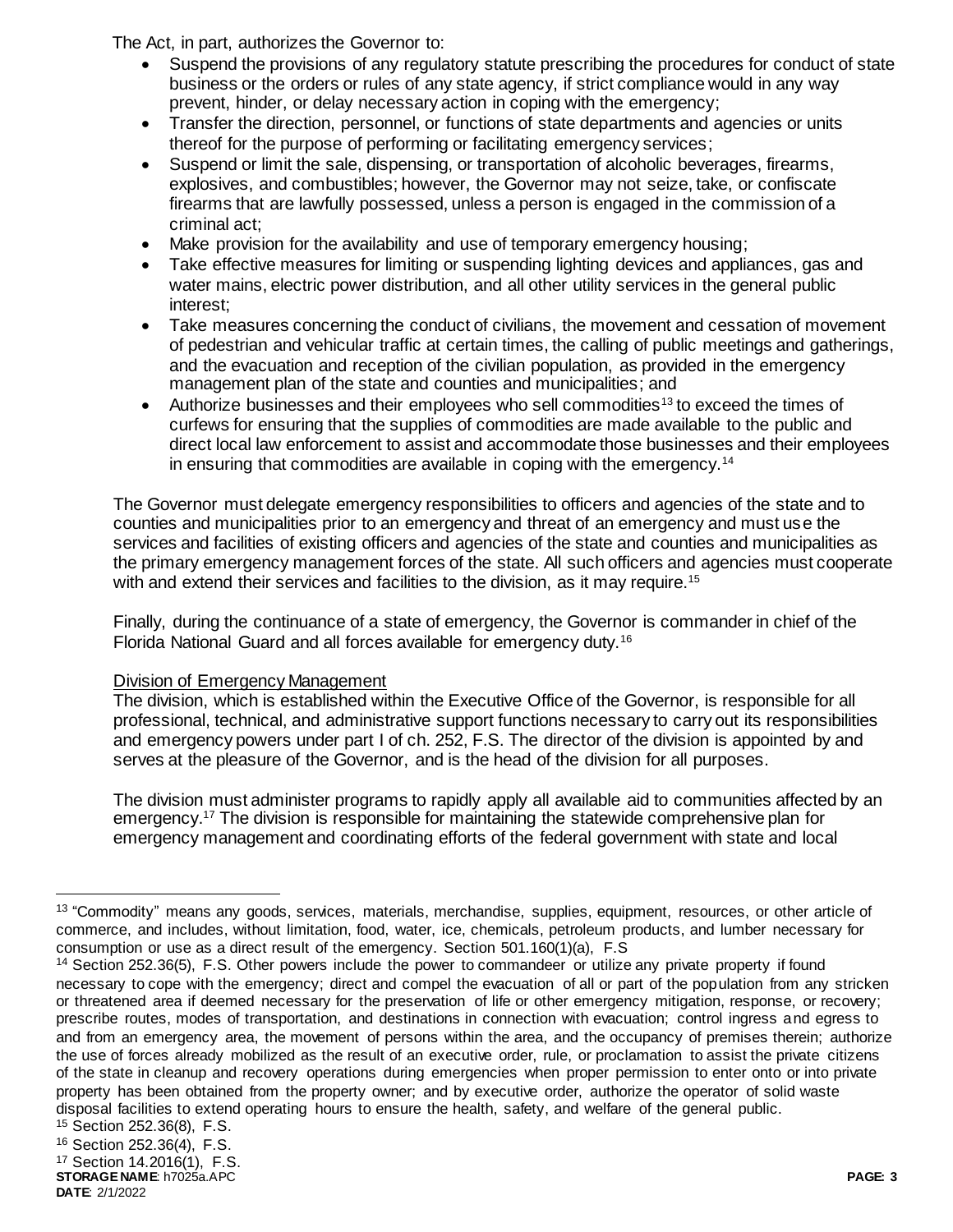government and private agencies.<sup>18</sup> In addition, the division is responsible for state emergency planning with various responsibilities, including, in part:

- Preparing a state comprehensive emergency management plan, which is adopted as a rule pursuant to the Administrative Procedure Act; 19
- Adopting standards and requirements for county emergency management plans, assisting counties and municipalities in preparing and maintaining the plans, and periodically reviewing the plans for consistency with state standards;
- Cooperating with the President, the heads of the Armed Forces, and various federal emergency management agencies;
- Planning for and either procuring supplies, medicines, materials, and equipment or entering into a memorandum of agreement or open purchase orders to ensure availability of such supplies;
- Reporting biennially to the Governor and Legislature the status of emergency management capabilities of the state and its political subdivisions;
- Creating, implementing, administering, adopting, amending, and rescinding rules, programs, and plans needed to carry out emergency management; and
- Doing other things necessary, incidental, or appropriate for implementing emergency management.<sup>20</sup>

### Declaring a State of Emergency

The Governor is authorized to declare a state of emergency by executive order or proclamation when an emergency has occurred or the occurrence or threat thereof is imminent.<sup>21</sup> A declared state of emergency is limited to 60 days, unless renewed by the Governor or terminated by the Legislature.<sup>22</sup> An executive order of a state of emergency must indicate the nature of the emergency, area or areas threatened, and conditions that have brought the emergency about or that make possible its termination.<sup>23</sup> Executive orders must be promptly disseminated to bring its contents to the attention of the general public and, unless the emergency prevents or impedes, must be filed promptly with the Department of State, the President of the Senate, and the Speaker of the House of Representatives, and in the offices of the county commissioners in the counties the order applies. $24$ 

#### Emergency Spending Authority

The policy of the state is that funds to meet emergencies must always be available.<sup>25</sup> Florida law provides that it is the intent that first recourse be made to funds regularly appropriated to state and local agencies. If the Governor finds that the demands placed upon these funds in coping with a particular state emergency are unreasonably great, the Governor may make funds available by transferring and expending moneys appropriated for other purposes, unappropriated surplus funds, and funds in the Budget Stabilization Fund.<sup>26</sup> Such funds, when accessed, are appropriated through emergency budget amendments that are approved by the Governor and posted on the appropriations ledger. Following the expiration or termination of the state of emergency, the Governor may transfer funds with a budget amendment, subject to approval by the Legislative Budget Commission (LBC), to satisfy the budget authority granted for such emergency.<sup>27</sup> There is no dedicated source for the Governor to use during an emergency.

### HB 7023 (2022)

HB 7023 (2022) creates the Emergency Preparedness and Response Trust Fund (EPR Fund) within the Executive Office of the Governor. The bill provides that the EPR Fund is the primary funding source for the Governor for the purposes of preparing for or responding to an emergency that exceeds regularly appropriated funding sources during a declared state of emergency.

<sup>19</sup> Chapter 120, F.S.

l

- <sup>20</sup> *See* s. 252.35, F.S.
- <sup>21</sup> Section 252.36(2), F.S.
- <sup>22</sup> Section 252.36(2), F.S.
- <sup>23</sup> Section 252.36(2), F.S.
- <sup>24</sup> Section 252.36(2), F.S.
- <sup>25</sup> Section 252.37(1), F.S.
- <sup>26</sup> Section 252.37(2), F.S.
- **STORAGE NAME**: h7025a.APC **PAGE: 4** <sup>27</sup> Section 252.27(2), F.S.

**DATE**: 2/1/2022

<sup>18</sup> *Id.* and s. 252.35(1), F.S.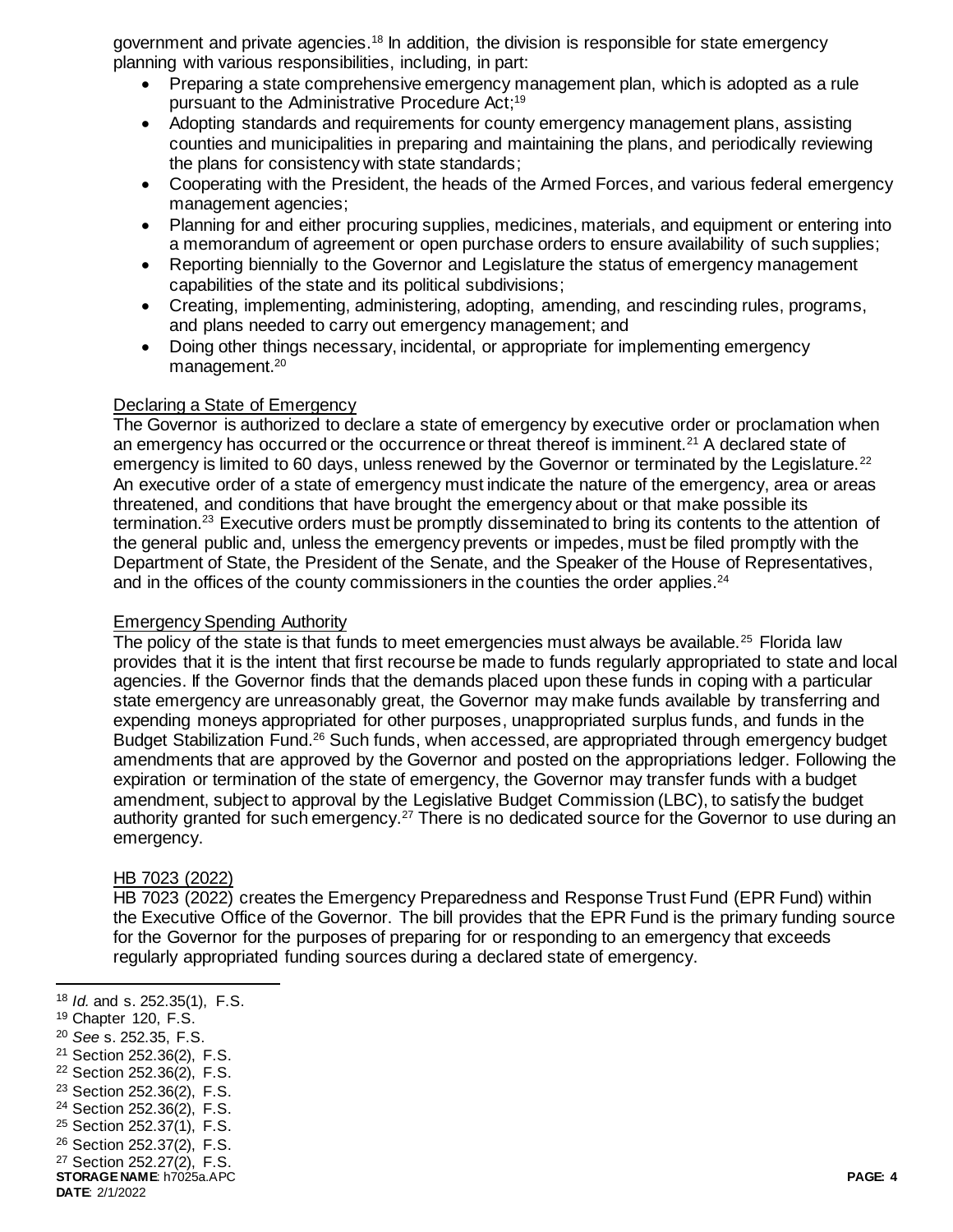### **Effect of the Bill**

This bill provides that it is the intent of the Legislature that funding for disaster relief or response to first come from funds *specifically* appropriated to state and local agencies for disaster relief or response. If the Governor finds that demands placed upon these funds are unreasonably great, the bill authorizes the Governor to make funds available by transferring and expending funds from the EPR Fund.

If additional funds are needed, the bill authorizes the Governor to submit a budget amendment to the LBC requesting additional funds be appropriated to the EPR Fund. The bill authorizes the LBC to convene to transfer unappropriated surplus funds to the EPR Fund as necessary. Under the bill, the Governor is not authorized to transfer or expends funds appropriated for other purposes, out of any unappropriated surplus funds, or from the Budget Stabilization Fund.

Following the expiration or termination of the state of emergency, if the Governor requests the LBC to approve fund transfers and expenditures through budget amendments, the bill requires such transfers and expenditures to be directly related to the declared disaster or emergency.

The bill directs the Chief Financial Officer to immediately transfer the nonrecurring sum of \$500 million from the General Revenue Fund to the EPR Fund to be used for preparing for and responding to a disaster declared by the Governor as a state of emergency.

The bill is effective upon passage of HB 7023 (2022) or similar legislation. HB 7023 (2022) is effective upon becoming a law.

### B. SECTION DIRECTORY:

**Section 1:** Amends s. 11.90, F.S., relating to the LBC. **Section 2:** Amends s. 252.37, F.S., relating to the financing of emergencies. **Section 3:** Provides for the transfer of funds. **Section 4:** Provides a contingent effective date.

### **II. FISCAL ANALYSIS & ECONOMIC IMPACT STATEMENT**

- A. FISCAL IMPACT ON STATE GOVERNMENT:
	- 1. Revenues:

None.

2. Expenditures:

*See* Fiscal Comments.

### B. FISCAL IMPACT ON LOCAL GOVERNMENTS:

1. Revenues:

None.

2. Expenditures:

None.

- C. DIRECT ECONOMIC IMPACT ON PRIVATE SECTOR: None.
- D. FISCAL COMMENTS: